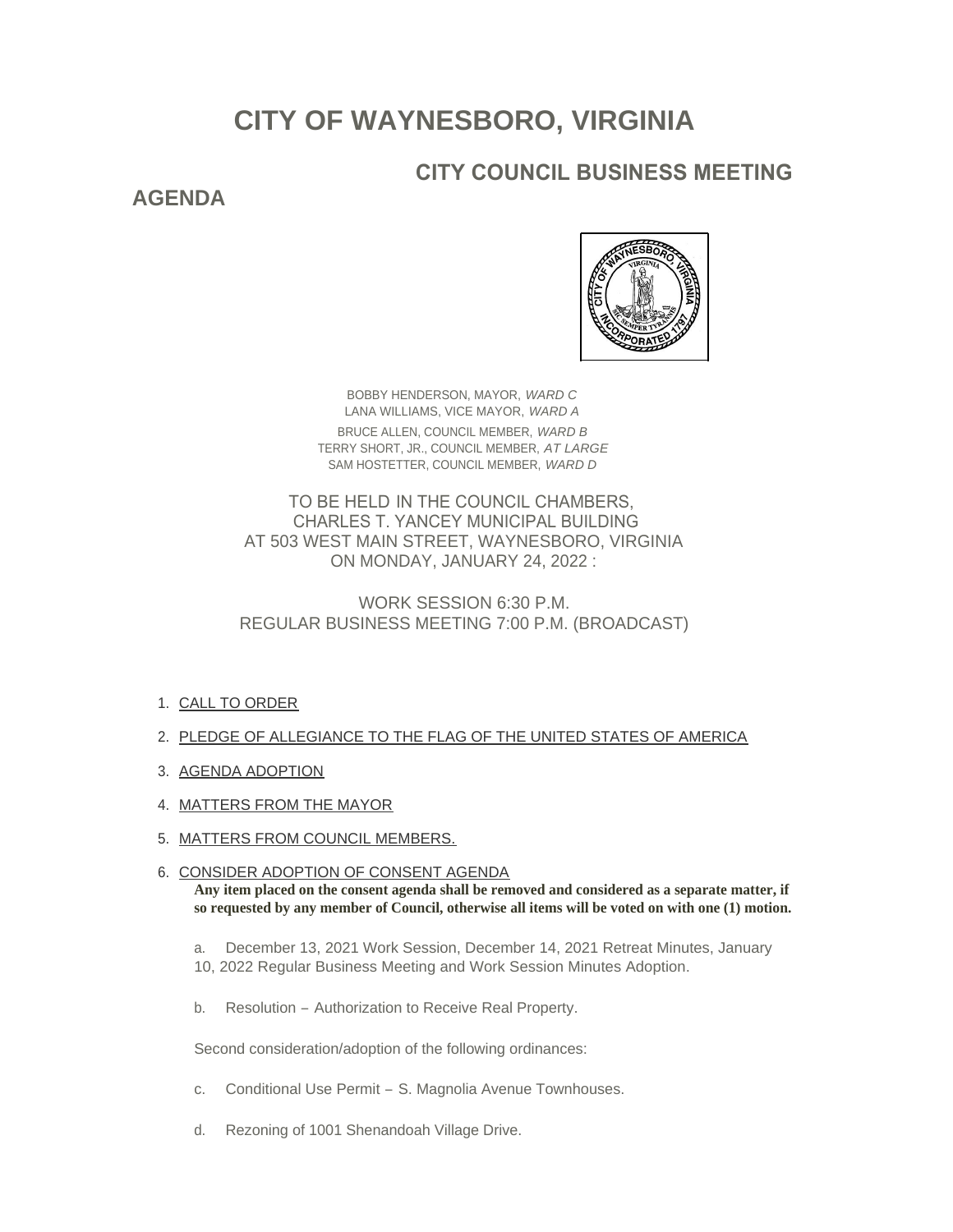- e. Rezoning of 618 W. 11 Street, 0 Chestnut Avenue, 313 Chestnut Avenue.
- f. Zoning Code Amendment MX-B District.
- g. Zoning Code Amendment Service Bay Door Language

#### Documents:

[6a 2021 1213.Minutes WS Draft.pdf](https://www.waynesboro.va.us/AgendaCenter/ViewFile/Item/4549?fileID=43115) [6a 2021 1214.Minutes Retreat Draft.pdf](https://www.waynesboro.va.us/AgendaCenter/ViewFile/Item/4549?fileID=43116) [6a 2022 0110.Minutes WS Draft.pdf](https://www.waynesboro.va.us/AgendaCenter/ViewFile/Item/4549?fileID=43118) [6a 2022 0110.Minutes Draft.pdf](https://www.waynesboro.va.us/AgendaCenter/ViewFile/Item/4549?fileID=43117) [6b Real Property Acquisition 2022 0125.Pdf](https://www.waynesboro.va.us/AgendaCenter/ViewFile/Item/4549?fileID=43119) [6c CUP For Magnolia Townhouses Draego.pdf](https://www.waynesboro.va.us/AgendaCenter/ViewFile/Item/4549?fileID=43120) [6d Zoning Amendment 1001 Shenandoah Village Drive.pdf](https://www.waynesboro.va.us/AgendaCenter/ViewFile/Item/4549?fileID=43121) [6e Rezone 11th St Chestnut RS-5 To RG-5.Pdf](https://www.waynesboro.va.us/AgendaCenter/ViewFile/Item/4549?fileID=43122) [6f Zoning Text Amend MX-B Use Table Draft Ordinance.pdf](https://www.waynesboro.va.us/AgendaCenter/ViewFile/Item/4549?fileID=43123) [6g Code Amendment Service Bay Doors Draft Ordinance Mgm Edits.pdf](https://www.waynesboro.va.us/AgendaCenter/ViewFile/Item/4549?fileID=43124)

## <u>7. CONSIDER PROCLAIMING FEBRUARY BLACK HISTORY MONTH.</u>

Documents:

[7 Agenda Briefing - Black History Month 2022.Pdf](https://www.waynesboro.va.us/AgendaCenter/ViewFile/Item/4570?fileID=43125) [7 Black History Month Feb 2022.Pdf](https://www.waynesboro.va.us/AgendaCenter/ViewFile/Item/4570?fileID=43126)

8. RECEIVE A REPORT REGARDING THE 14TH STREET GREENWAY PHASE III PROJECT AND PROVIDE GUIDANCE REGARDING NEXT STEPS.

Documents:

### [8 CC Agenda Cover For Greenway Phase 3 2022 Redesign.pdf](https://www.waynesboro.va.us/AgendaCenter/ViewFile/Item/4571?fileID=43127)

9. <u>CONSIDER ADOPTING A RESOLUTION REGARDING THE HARMAN MONUMENT.</u>

Documents:

[9 WM Harman Briefing 012422.Pdf](https://www.waynesboro.va.us/AgendaCenter/ViewFile/Item/4572?fileID=43129) [Agenda Briefing WM Harman 2021.Pdf](https://www.waynesboro.va.us/AgendaCenter/ViewFile/Item/4572?fileID=43128)

#### 10. CONSIDER ADOPTING A RESOLUTION URGING THE GENERAL ASSEMBLY MANDATE TIMELY TRANSFERS BY THE VIRGINIA DEPARTMENT OF CORRECTIONS.

Documents:

[10 STATE Responsible Resolution Agenda Briefing MRRJ 2022.Pdf](https://www.waynesboro.va.us/AgendaCenter/ViewFile/Item/4573?fileID=43130) [Dept Of Corrections Mandate To General Assembly 012422.Pdf](https://www.waynesboro.va.us/AgendaCenter/ViewFile/Item/4573?fileID=43131)

11. RECEIVE A REPORT REGARDING PROPOSED VOTING WARD REDISTRICTING NECESSITATED BY THE 2020 CENSUS AND CONSIDER SETTING A PUBLIC HEARING ON THE REDISTRICTING FOR MARCH 14, 2022.

Documents:

[11 Agenda Briefing Cover 2022 Redistricting.pdf](https://www.waynesboro.va.us/AgendaCenter/ViewFile/Item/4574?fileID=43132)